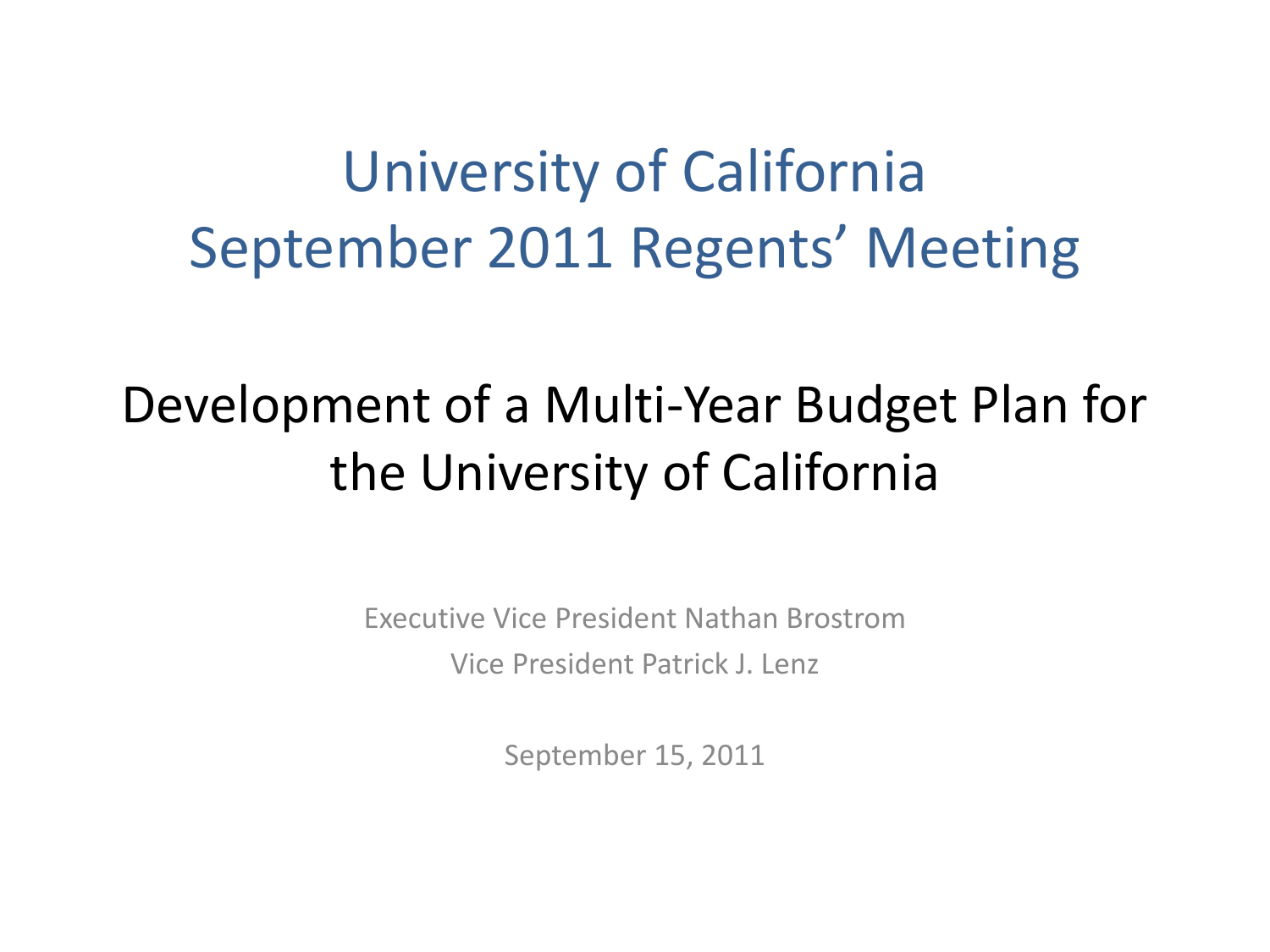## Today's Discussion

- State Budget Update
- UC Projected Budget Challenges Through 2015-16
- Elements of a Multi-Year Plan to Address Projected Budget Shortfalls and Stabilize Campus Funding
- The Need for a Multi-year Plan
	- Chancellor Dorothy Leland
	- Chancellor Timothy White
	- Chancellor Henry Yang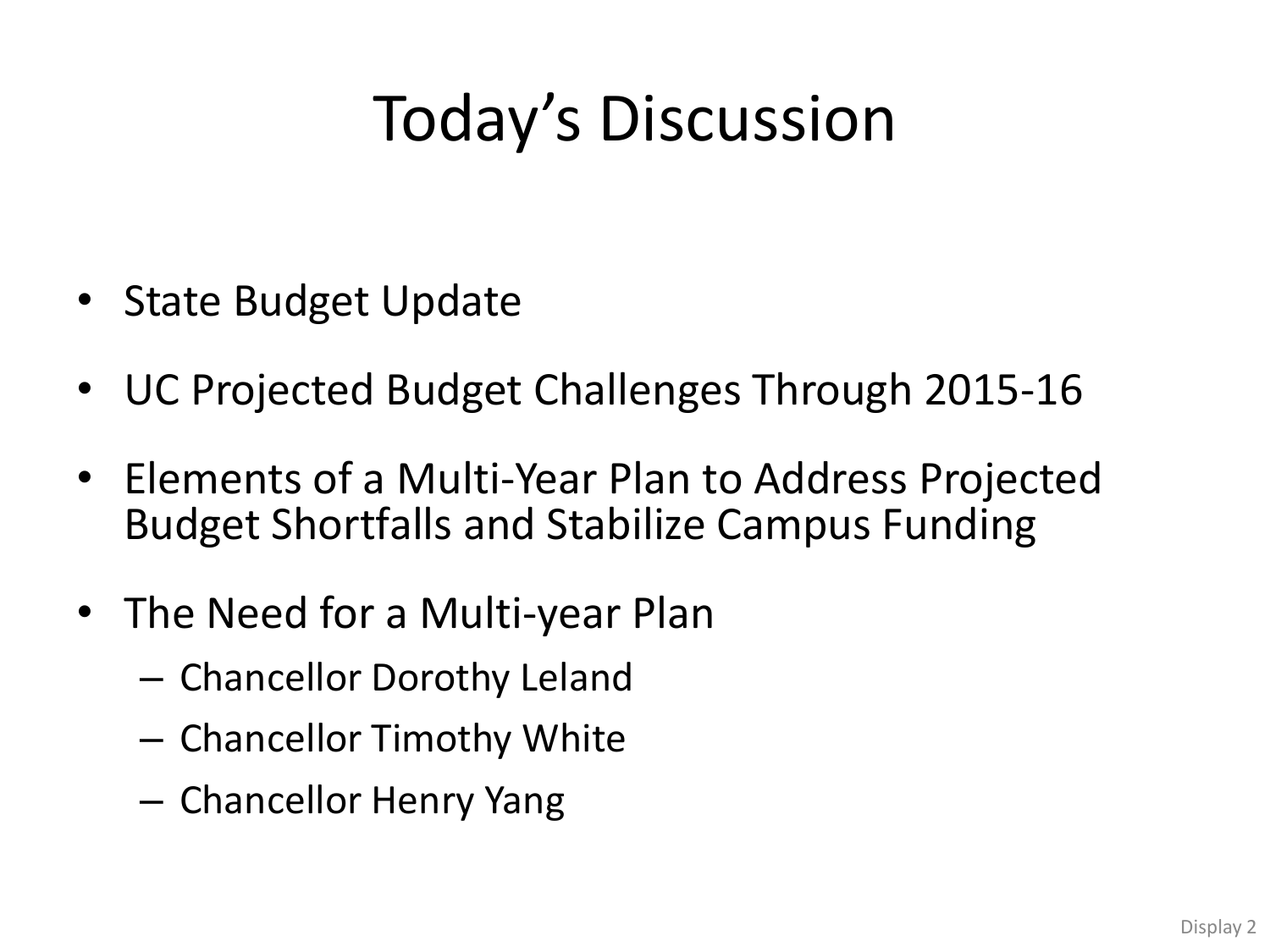## 2011-12 State Budget Act: UC Support

- Total undesignated reduction: -\$650 million
- Limits on discretion to assign cuts
- No funding for student enrollment, employee retirement obligations, or other mandatory costs
- Funding for two capital projects: \$45.7 million
- Revenue shortfall trigger: 5100 million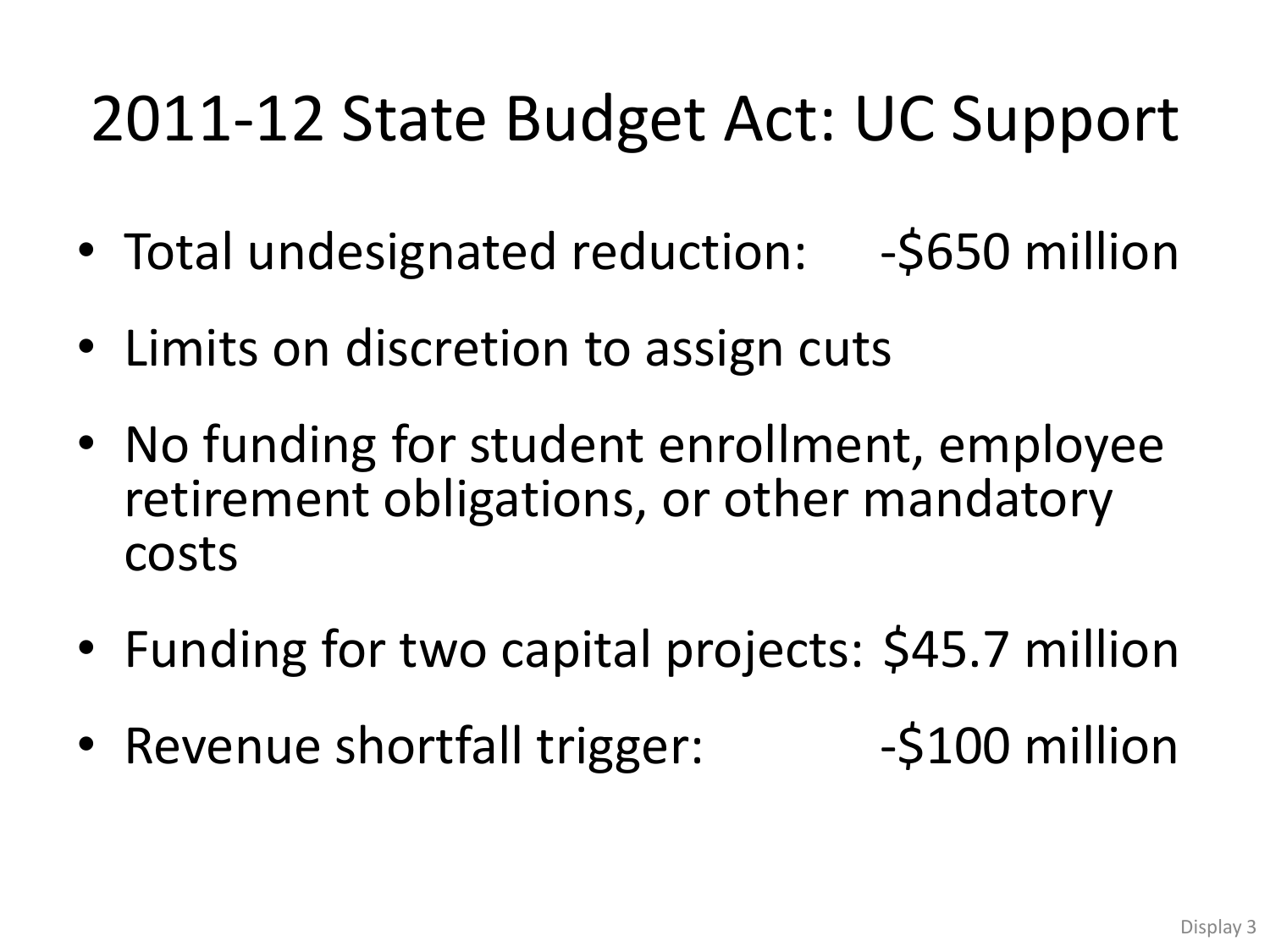#### Per-Student Average Expenditures for Education



Average inflation-adjusted resources per general campus student. Excludes financial aid. 2010-11 dollars.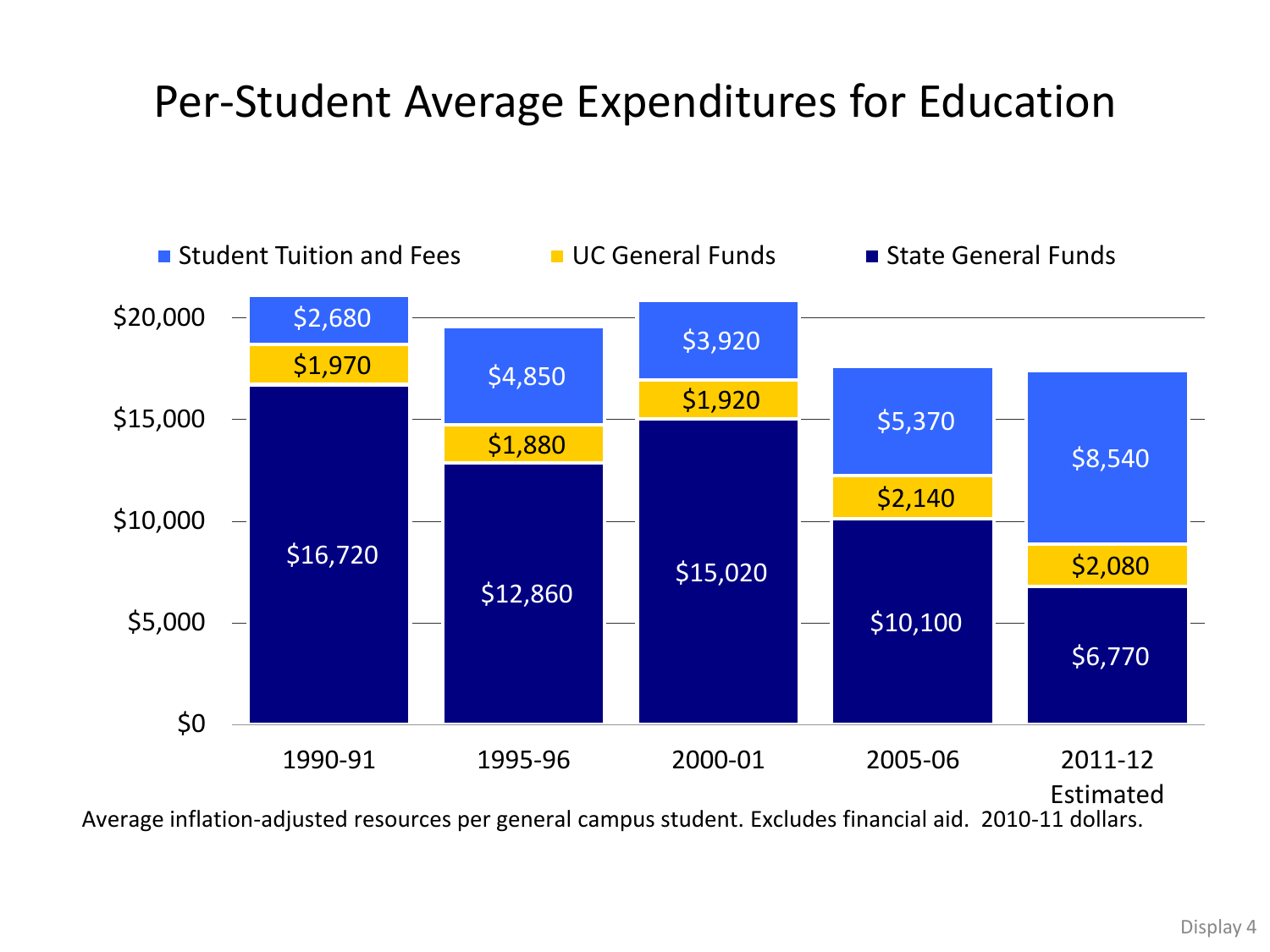# The Long-term Problem

- Core expenses will continue to increase
- Pace of growth in mandatory costs is accelerated by post-employment benefit contributions
- UC needs steady and predictable revenue growth to address budget shortfalls and meet our future financial expenses
- Failure to bridge the gap threatens UC's quality, access, and affordability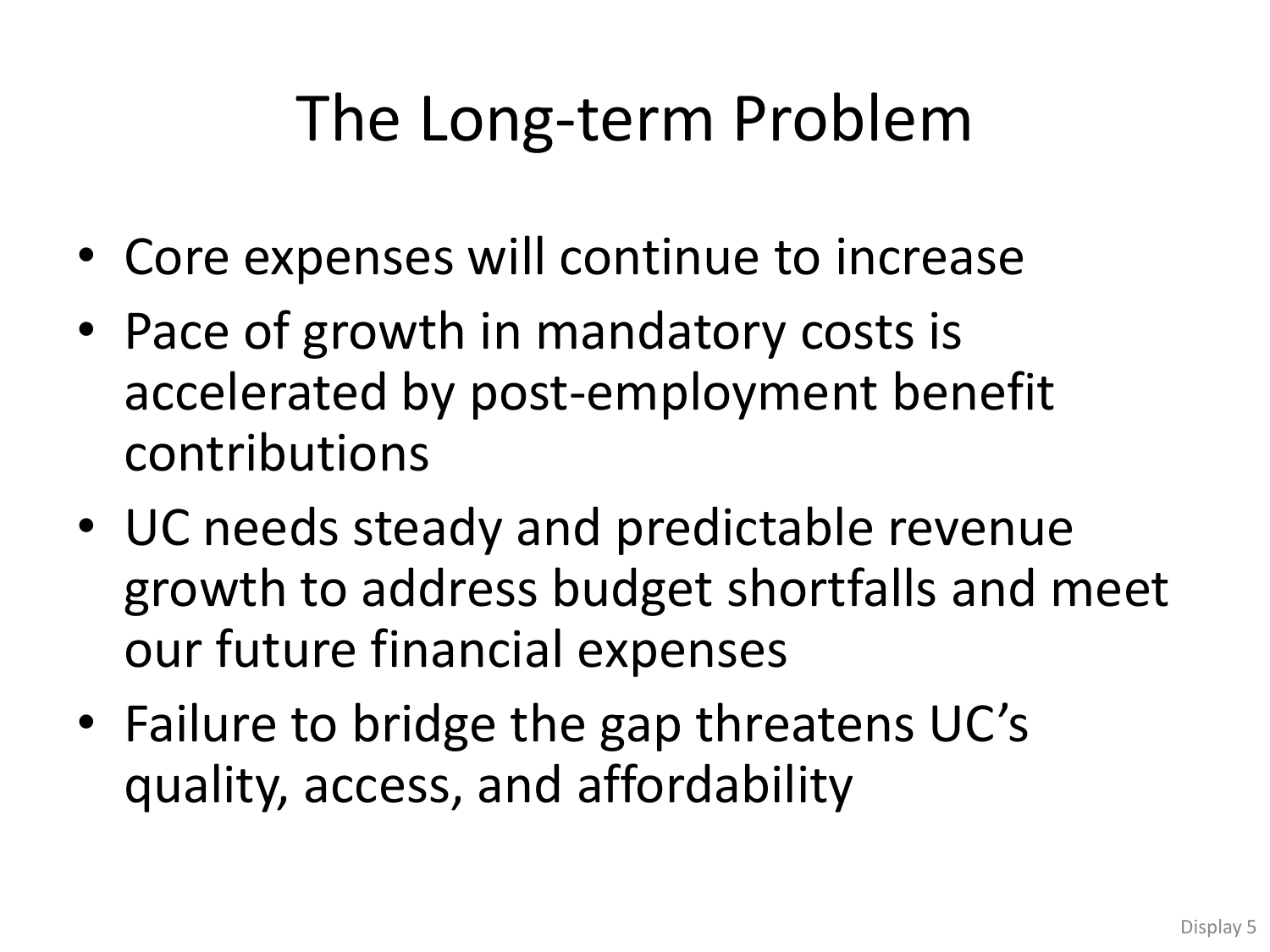# UC Budget Gap: \$2.5 billion

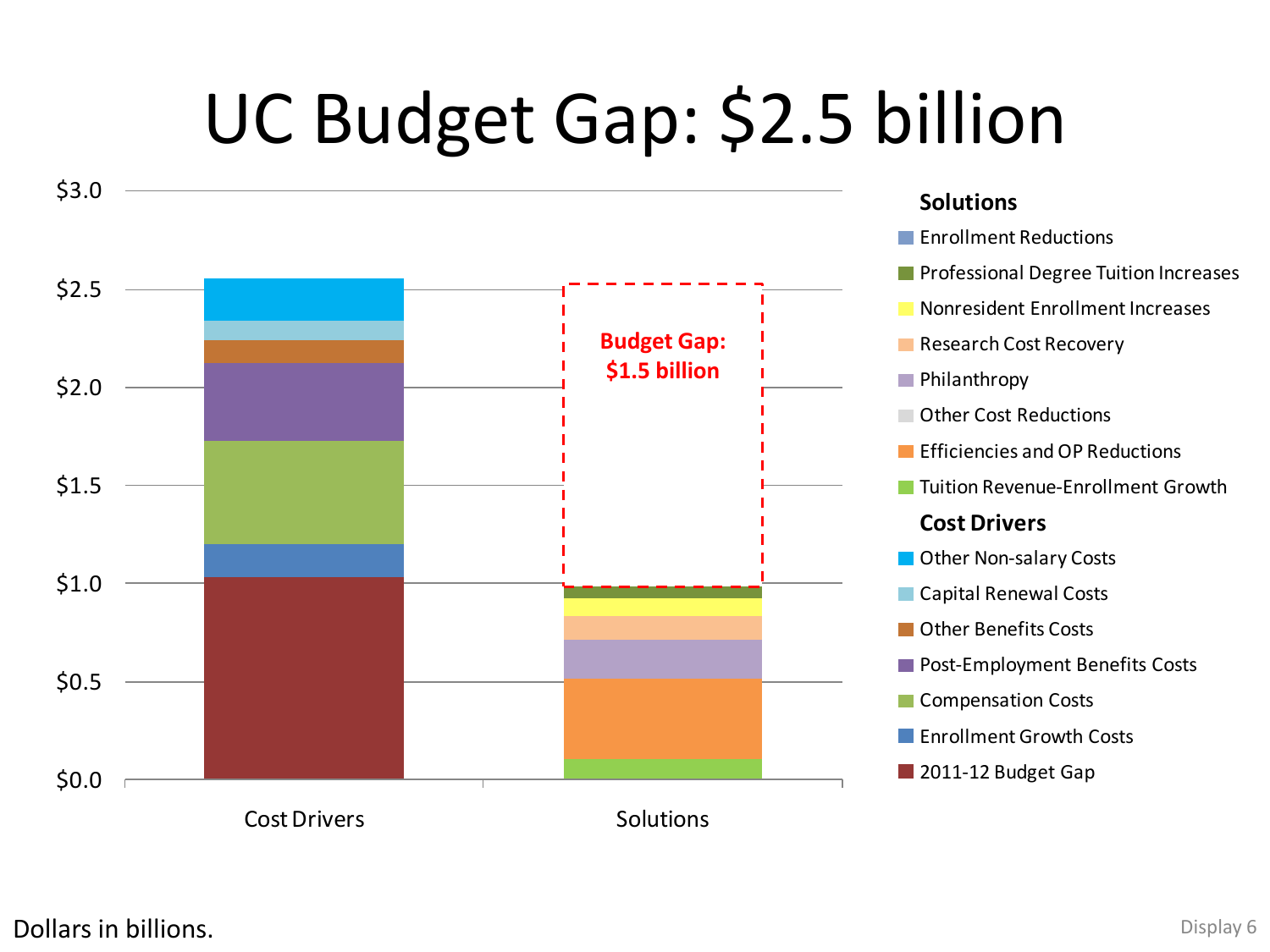# UC's Success is Built on Long-Term Investments

Building and maintaining quality requires long-term investments that, in turn, necessitate stable funding:

- recruiting and retaining faculty and critical staff,
- enrolling additional students,
- building new classrooms and research facilities,
- adding or expanding academic programs, and
- purchasing books and digital technology for libraries.
- Years of fiscal uncertainty have left campuses unable to make these strategic decisions.
- Faculty need assurance now that the University will secure stable funding in order to sustain quality, irrespective of State investment.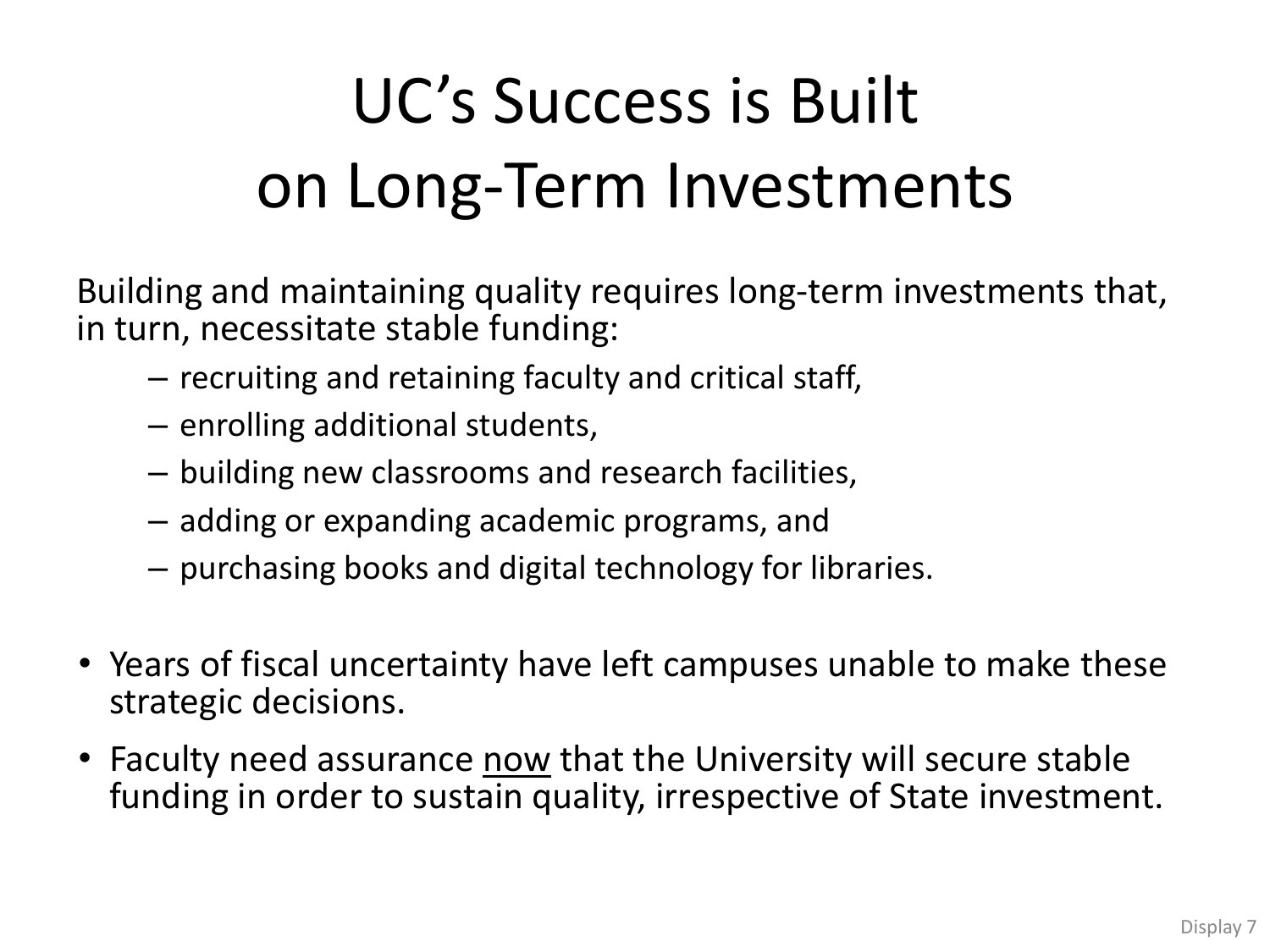## Scenarios

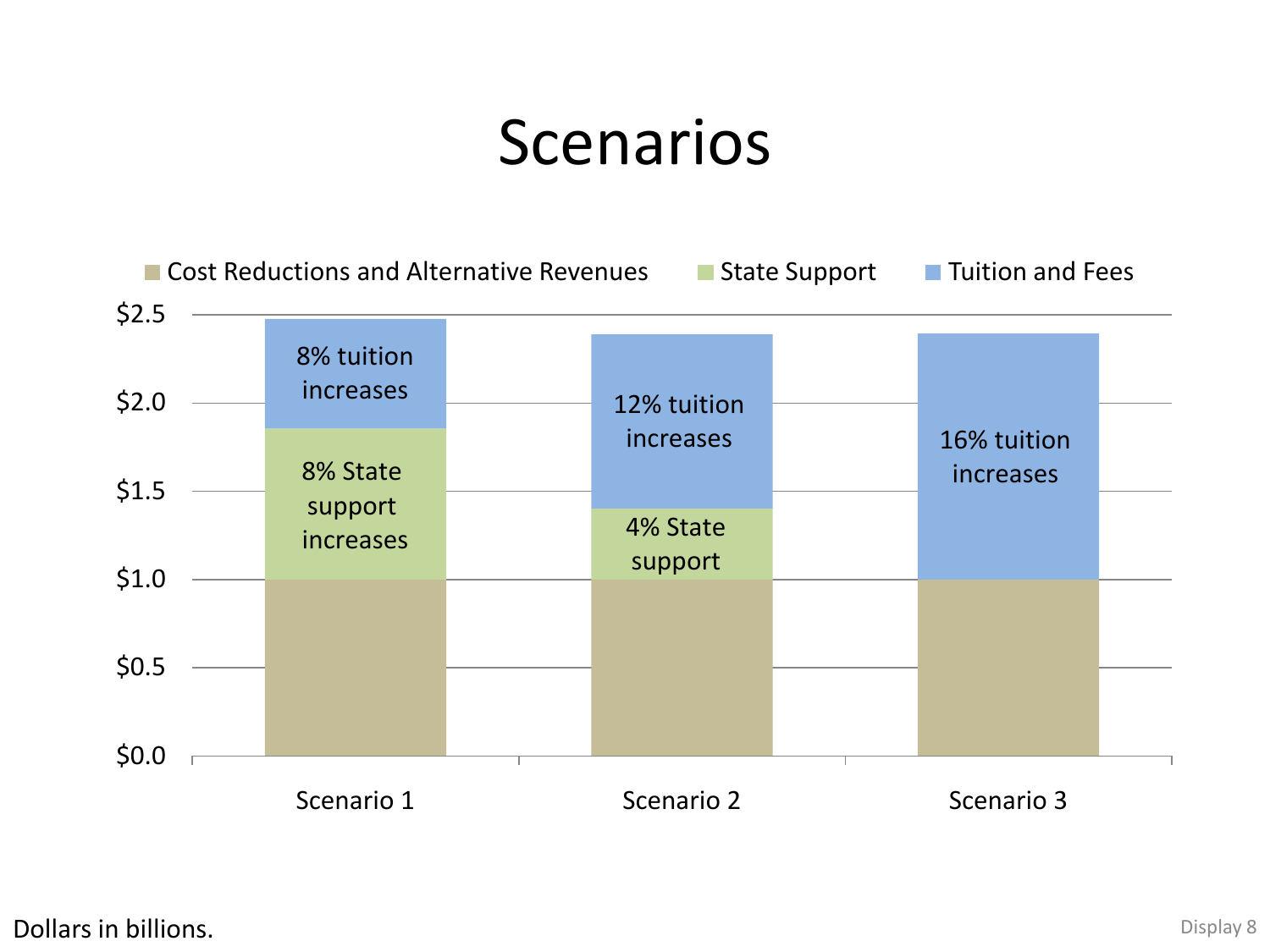## Tuition Levels Under Scenarios